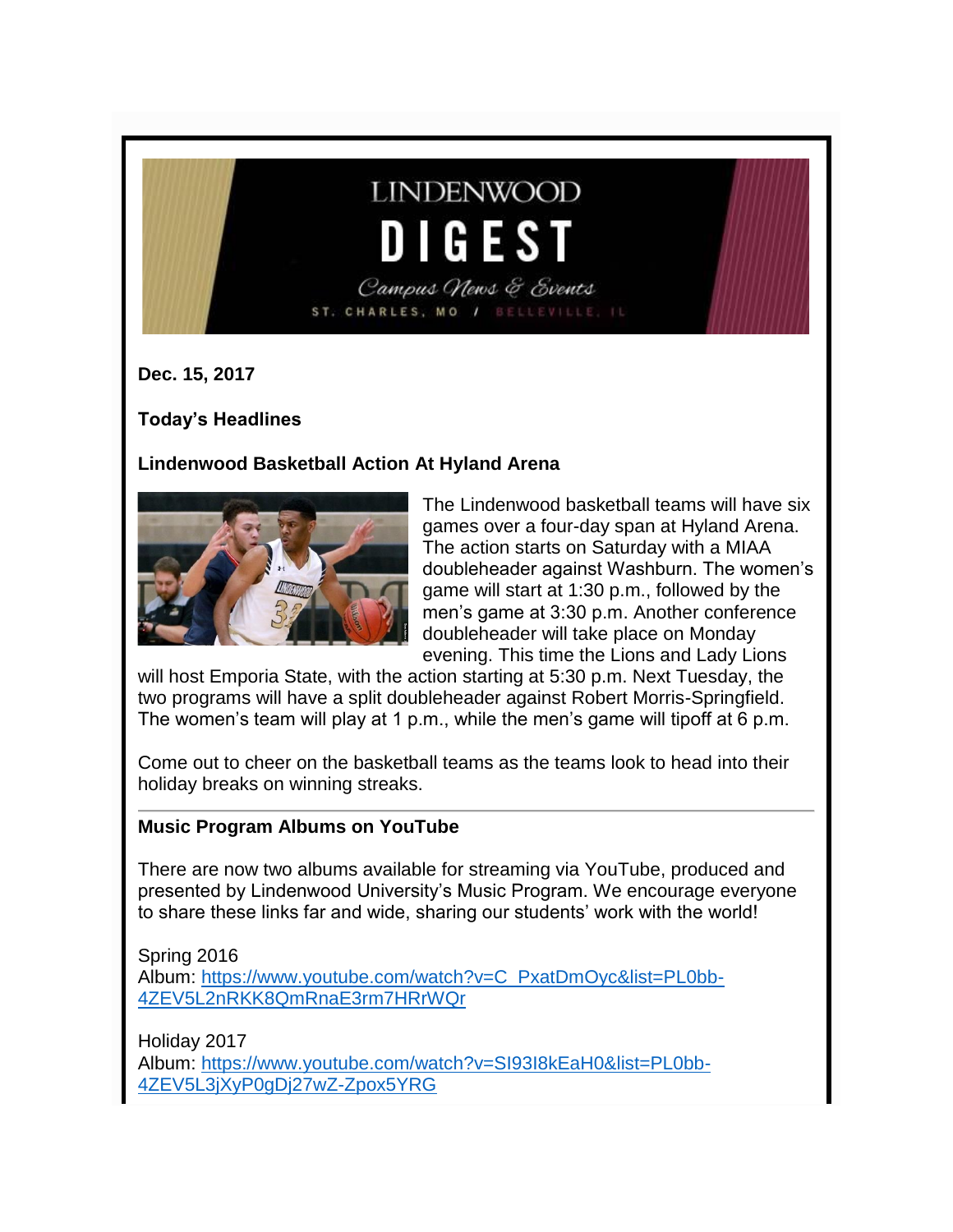#### **Change Your Name, Workspace in Workday**

Workday will now display employees' middle name as part of their name on employee profiles and across the system. If you would prefer not to display your middle name, you can remove the name by changing your *preferred name* in the system. Steps to complete this task are included [here.](http://felix.lindenwood.edu/newsletter/2017_12/preferrednameworkday.pdf) Please note changes should be made to your *preferred name only.* We ask that you keep your complete legal name in Workday

You can also change your workspace location in Workday. Please see instructions for [employees](http://felix.lindenwood.edu/newsletter/2017_12/changemyworkspace.pdf) and [managers.](http://felix.lindenwood.edu/newsletter/2017_12/managerchangemyworkspace.pdf)

#### **Lindenwood Belleville Dance and Cheer to Host Junior Lynx Spirit Camp**



The Lindenwood University-Belleville dance and cheer teams are hosting the fourth annual Junior Lynx Spirit Camp on Sat., Feb. 3, at 9 a.m. in the Lynx Arena.

The clinic is open to boys and girls from preschool through sixth grade, and the cost to register is \$30. This includes instruction, a t-

shirt, and snacks.

"We are so excited to host our fourth annual Junior Lynx Spirit Camp," Head Coach Stephanie Brant said. "Spirit Camp is hosted by our Lynx Line dancers and cheerleaders, and campers will get to learn dance routines, technique, cheers, chants, and stunts. This year, camp will be during basketball season and the campers will perform a halftime routine at a Lady Lynx basketball game."

The Lady Lynx will play host to the Park University Pirates at 1 p.m. on the day of the camp.

#### [Register online](https://register.myonlinecamp.com/camp.cfm?sport=2&id=109428)

Payment can be made online or mailed to Lindenwood University-Belleville Attn: Cheer and Dance 2600 W. Main Street Belleville, IL 62226.

For more information, contact Brant at [smcgovern@lindenwood.edu.](mailto:smcgovern@lindenwood.edu)

#### **Faculty Accomplishment**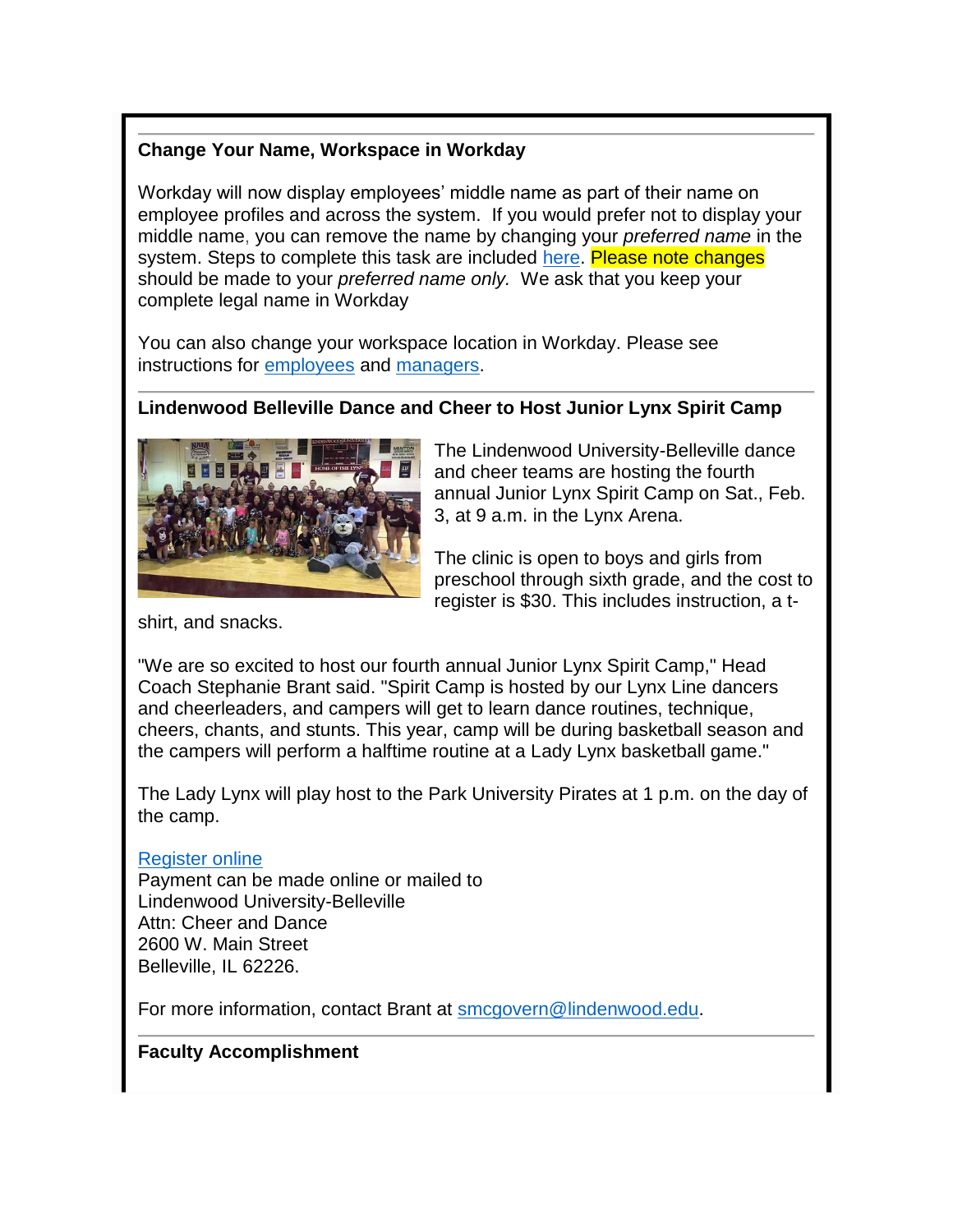

Steve Gietschier, associate professor of history, recently edited *Replays, Rivalries, and Rumbles, The Most Iconic Moments in American Sports*, which you can access [online.](https://www.press.uillinois.edu/books/catalog/57ddk7xx9780252041525.html)

What were the iconic sports moments of the last century? In *Replays, Rivalries, and Rumbles*, a team of sports aficionados climb onto their bar stools to address that never-solved but essential question. Triumphs and turning points, rivalries and record-setters—each chapter tracks down the real story behind the epic moments and

legendary careers sports fans love to debate. Topics include Abner Doubleday and the origins of baseball; the era-defining 1979 duel between Larry Bird and Magic Johnson; how Denver and Cleveland relive The Drive; the myths surrounding the Ali-Foreman Rumble in the Jungle; Billie Jean King's schooling of Bobby Riggs; the Miracle on Ice; and ESPN's conquest of the sports world.

#### **Late Night Breakfast a Success**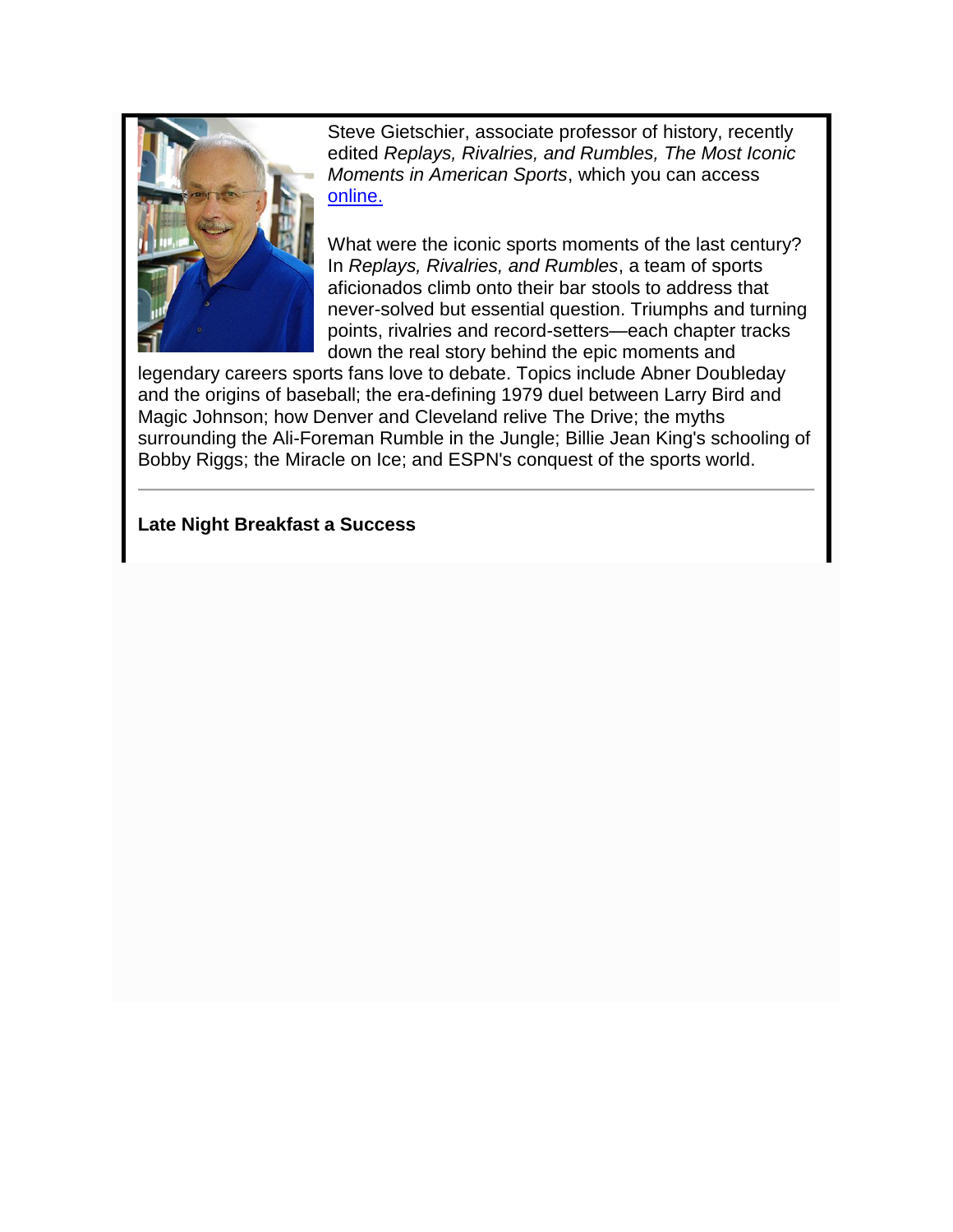This semester's Late Night Breakfast sponsored by Campus Activities Board and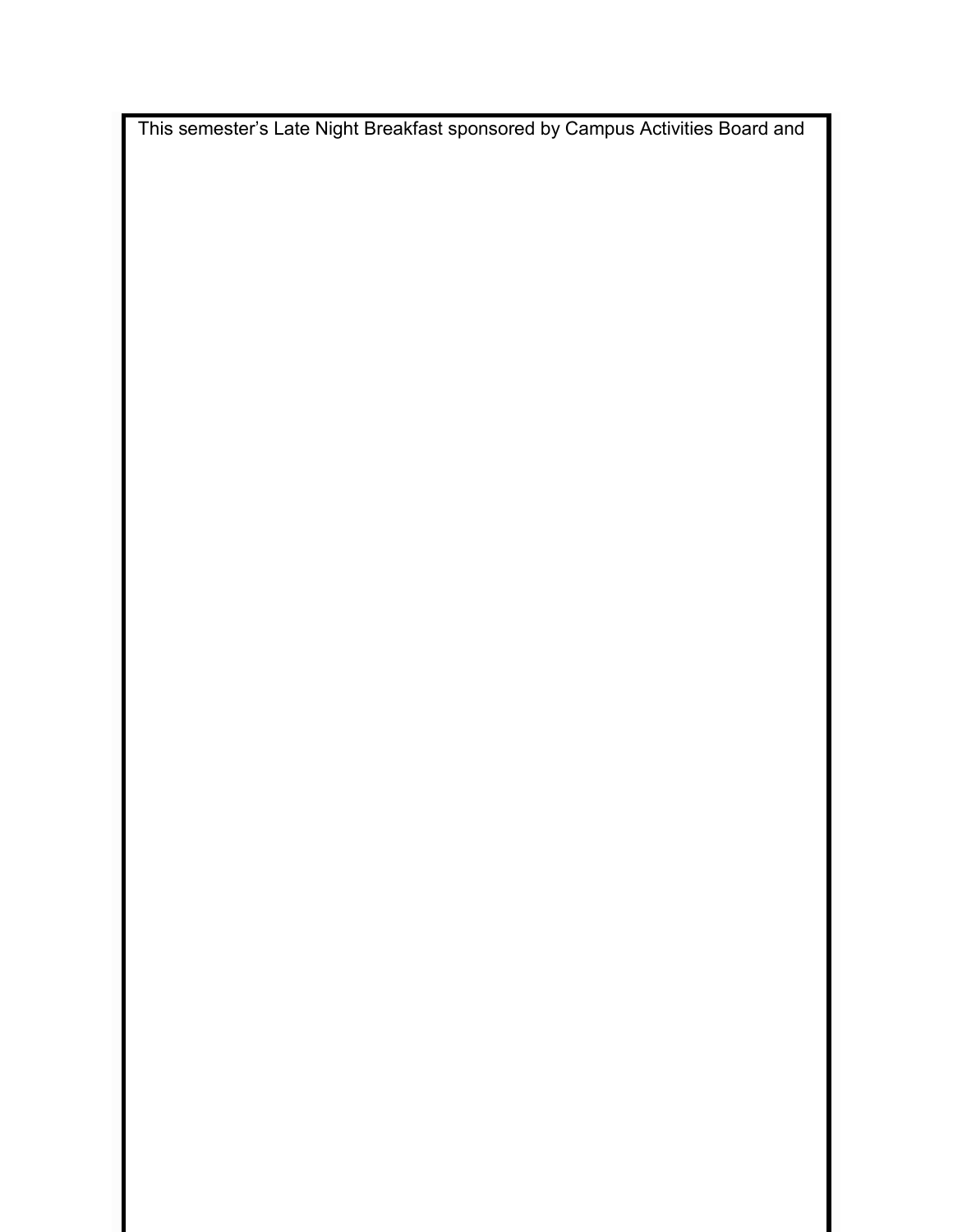Pedestal was held from 10 p.m.-midnight on Monday, Dec. 11. It included free tshirts, giveaways, an elf themed raffle basket, an elf themed eating contest, an ugly sweater contest with prizes, a free candy bar, and a GIF/boomerang photo booth. The event was a huge success with over a 1,000 students dancing the night away and enjoying an all you can eat breakfast provided by Pedestal. We would like to give a special thanks to our faculty, staff, and administrators who volunteered to serve breakfast to our wonderful students.

Thank you to:

| Joyce Norman         | Kyle Routhe           | Kim Smith              | <b>TJ Rains</b>        |
|----------------------|-----------------------|------------------------|------------------------|
| Tawni Hunt Ferrarini | DeJa Hayes            | Jessica<br>Zemann      | Dana Wehrli            |
| <b>Carl Hutter</b>   | Caleb Davey           | Monica Flippin<br>Wynn | <b>Tiffany Robbins</b> |
| Jenna Wehner         | <b>Rachelle Hosty</b> | <b>Nenad Curic</b>     | Shane Williamson       |

#### **Belleville Alumni Collect and Donate Personal Care Items**



A group of Belleville alumni recently collected and donated personal care items to assist individuals in need throughout the Belleville community. Nearly 25 personal care packs were made and donated to the Office of General and Community Assistance, which serves Belleville residents who make less than \$245 monthly. Alumni who assisted with this service project include De Embery ('14 and '15), Michelle Guest ('16), Stacie Moore ('16), Cyndi Flynn ('17), Yolanda Spinks ('12 and '14), Renee LaBruyere ('14), Lashawnda Johnson ('16), and Sharece Johnson ('10).

Pictured here from left are Embery, Mickey Meadows, Christine Green and Sherry Favre with the Office of General and Community Assistance, and LaBruyere.

**Faculty Check-In Instructions for Commencement**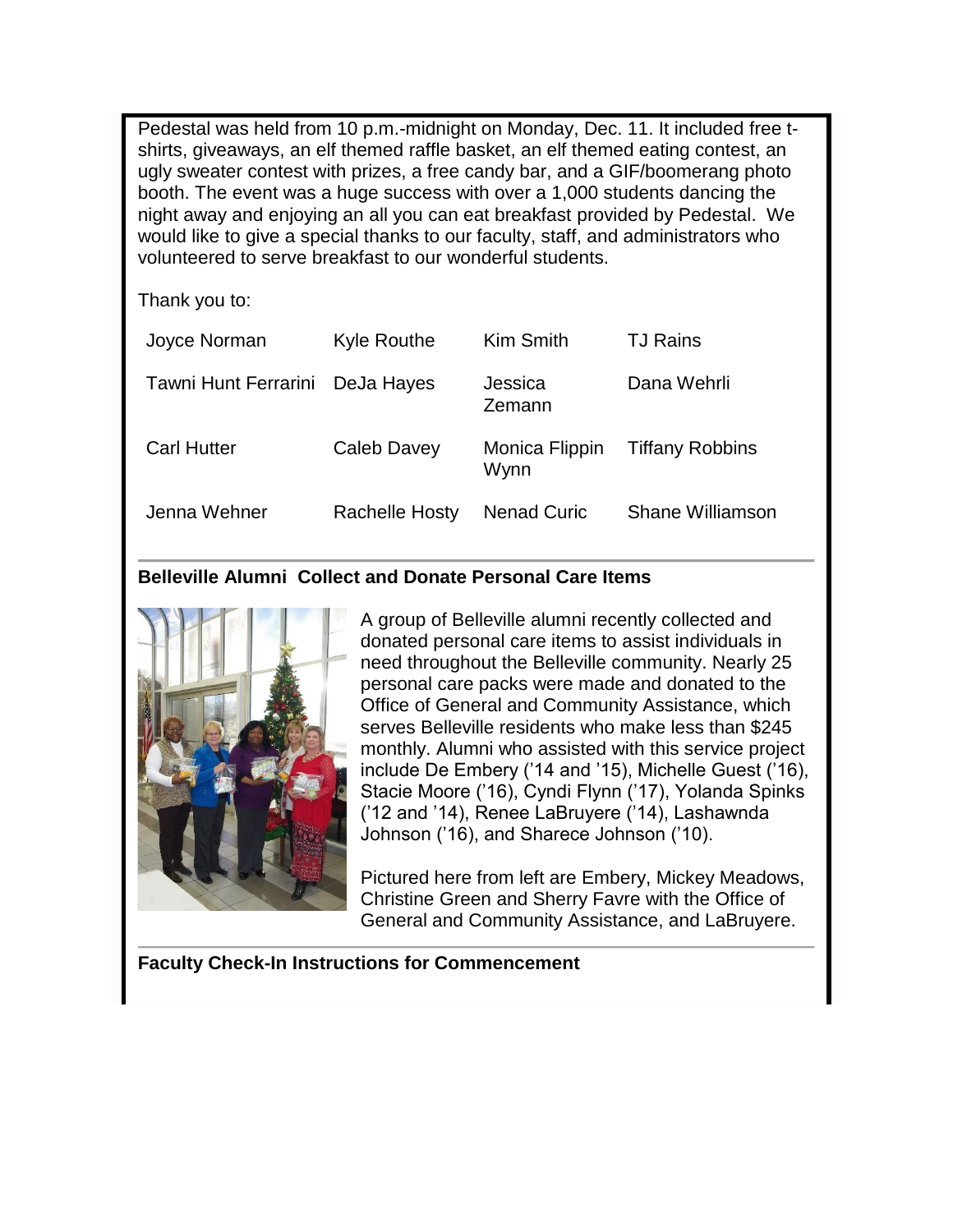- Saturday, Dec. 16, St. Charles Family Arena
- Arrive by 10:30 a.m.
- Enter the arena through gate 4, make a right, take the service elevator down 1 floor
- Pick-up name card outside of the elevator the card will have your line-up number
- Proceed to locker room C to hang your coat then the lobby to find your place in the line-up
- Ceremony will start at noon
- 1000 students expected to walk
- Grad Images representatives (wearing red vests) will be taking photos after the ceremony of students/family/faculty

#### **Winter Break Reminder**

Lindenwood will be closed from Dec. 22, 2017 – Jan. 1, 2018. While most of the offices in St. Charles and Belleville will be closed, for the convenience of students, prospective students, and their families, several key offices will remain open.

The Admissions Office, Financial Aid, and Business Office will be open from 9 a.m.-1 p.m. on Wednesday, Dec. 27 and Thursday, Dec. 28. Academic Services will be open Thursday, Dec. 28 only from 9 a.m.-1 p.m.

The office closures are in observance of Christmas and New Year's holidays. All Lindenwood offices will reopen on for business on Tuesday, Jan. 2.

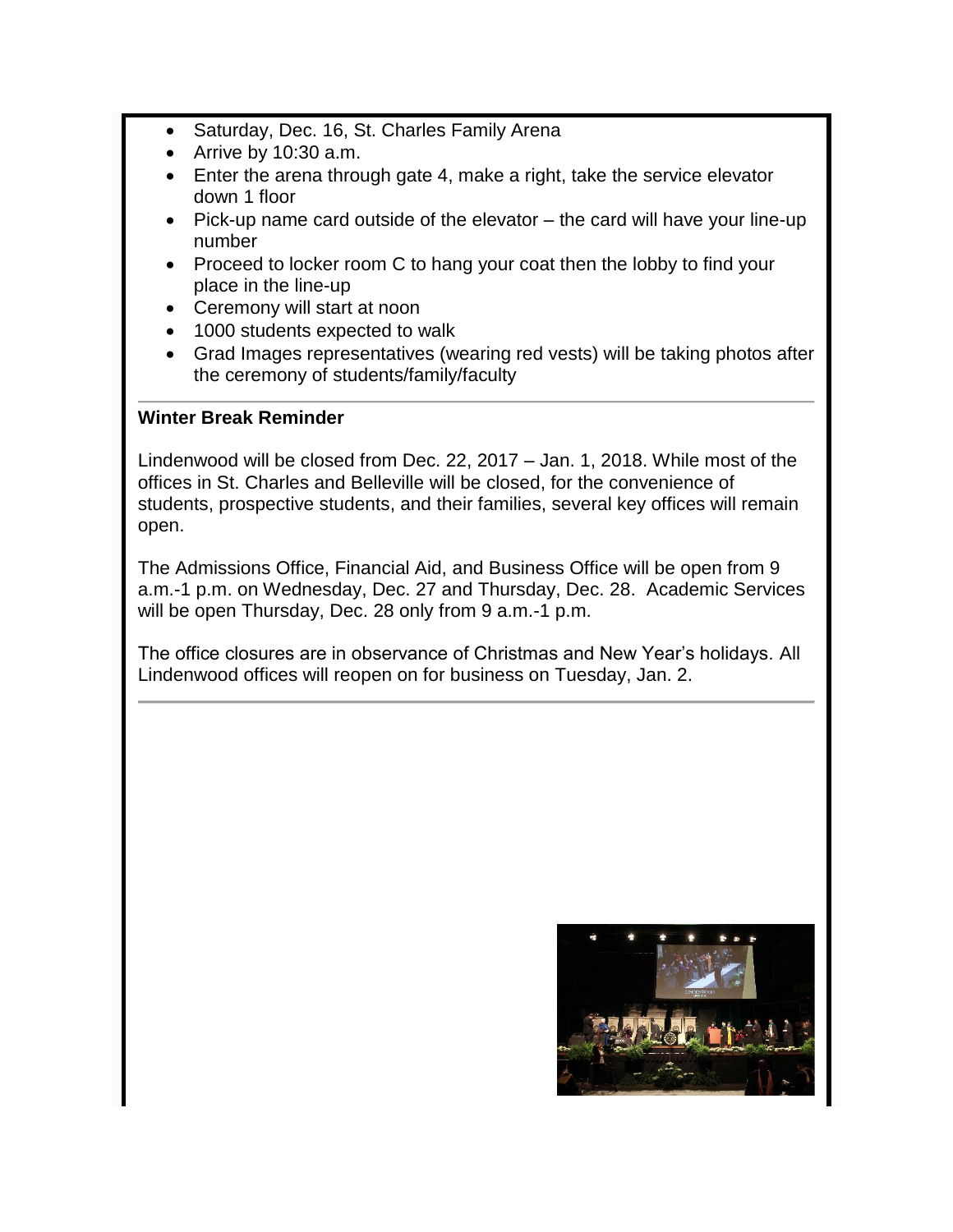

#### **EVANS COMMONS WINTER BREAK HOURS** (Dec. 16-Jan. 7)

**Residential Life & Student Involvement** Monday, Dec. 1S-Friday, Jan. 5\* Weekdays: 8 a.m. - 5 p.m.<br>
"CLOSED DEC. 22-JAN. 1

Counseling Center<br>Monday, Dec. 18 - Friday, Jan. 5\*<br>8 a.m. - 5 p.m.<br>CLOSED DEC. 22-JAN. 1

**Student Health Center CLOSED** 

**Rec Center & Track** Saturday, Dec. 16 - Friday, Jan. 5\* Weekdays: 7 a.m. - 7 p.m.<br>Weekends: CLOSED 'CLOSED DEC. 22-JAN. 1

Saturday, Jan. 6 & Sunday, Jan. 7 10 a.m. - 10 p.m.

**Laundry Room** Saturday, Dec. 16-Sunday, Dec. 17 10:30 a.m.-6:30 p.m.

Monday, Dec. 18-Thursday, Dec. 21 7 a.m.-7 p.m.<br>
"CLOSED DEC. 22-DEC. 26

Tuesday, Dec. 27-Monday, Jan. 1 10:30 a.m.-6:30 p.m.

Tuesday, Jan. 2-Sunday, Jan. 7 Weekdays: 7 a.m.-7 p.m.<br>Weekends: 10 a.m.-10 p.m.

Mailroom Saturday, Dec. 16 9 a.m.-2 p.m.

Monday, Dec. 18-Thursday, Dec. 21 8 a.m. - 5 p.m.<br>
"CLOSED DEC. 22-DEC. 26

Tuesday, Dec. 27 & Wednesday, Dec. 28 9 a.m.-12 p.m.<br>"CLOSED DEC. 29-JAN. 1

Tuesday, Jan. 2-Saturday, Jan. 6 Weekdays: S a.m.-5 p.m. Saturday: 9 a.m.-2 p.m.

**Evans Commons Rec Center and Track Hours**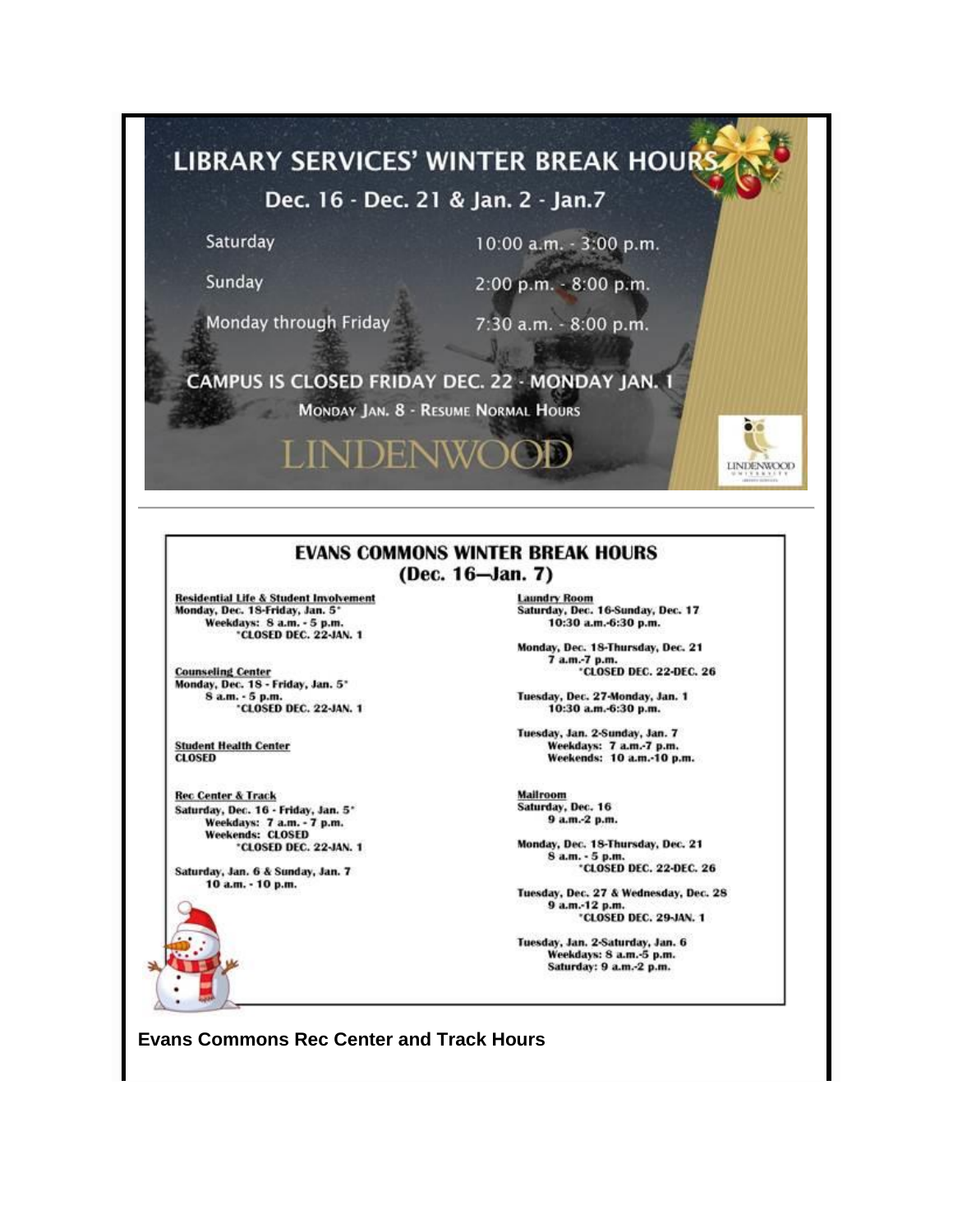The following will be the hours for the Evans Commons Rec Center and Third Floor Track:

Dec. 11-15: 7 a.m.-9 p.m. Dec. 16-17: Closed Dec. 18-21: 7 a.m.-7 p.m. Dec. 22 - January 1: Closed Jan. 2-5: 7 a.m.-7 p.m. Jan. 6-7: 10 a.m.-10 p.m.

The Rec Center and Third Floor Track will resume normal hours Jan. 8!

# LINDENWOOD UNIVERSITY SCHOOL OF EDUCATION ADVISEMENT, RETENTION AND CERTIFICATION CENTER **HOLIDAY HOURS**

# DEC. 27-28: 9 A.M.-1 P.M.

#### **APPOINTMENTS AVAILABLE OVER THE BREAK EMAIL ARCC@LINDENWOOD.EDU** OR CALL DR. TAMMY MOORE AT 618-616-7027

#### **Parking on Watson Street Remains Restricted**

Due to a water project by the City of St. Charles northeast of the St. Charles campus, parking on Watson Street remains restricted until that portion of the project is completed. All students and employees are encouraged to give themselves extra time in the morning to find available parking. Nearby lots include the Roemer Hall and Harmon Hall lots and the parking lot of the Presbyterian Church at Sibley and Gamble Streets.

Updates will be posted when they become available.